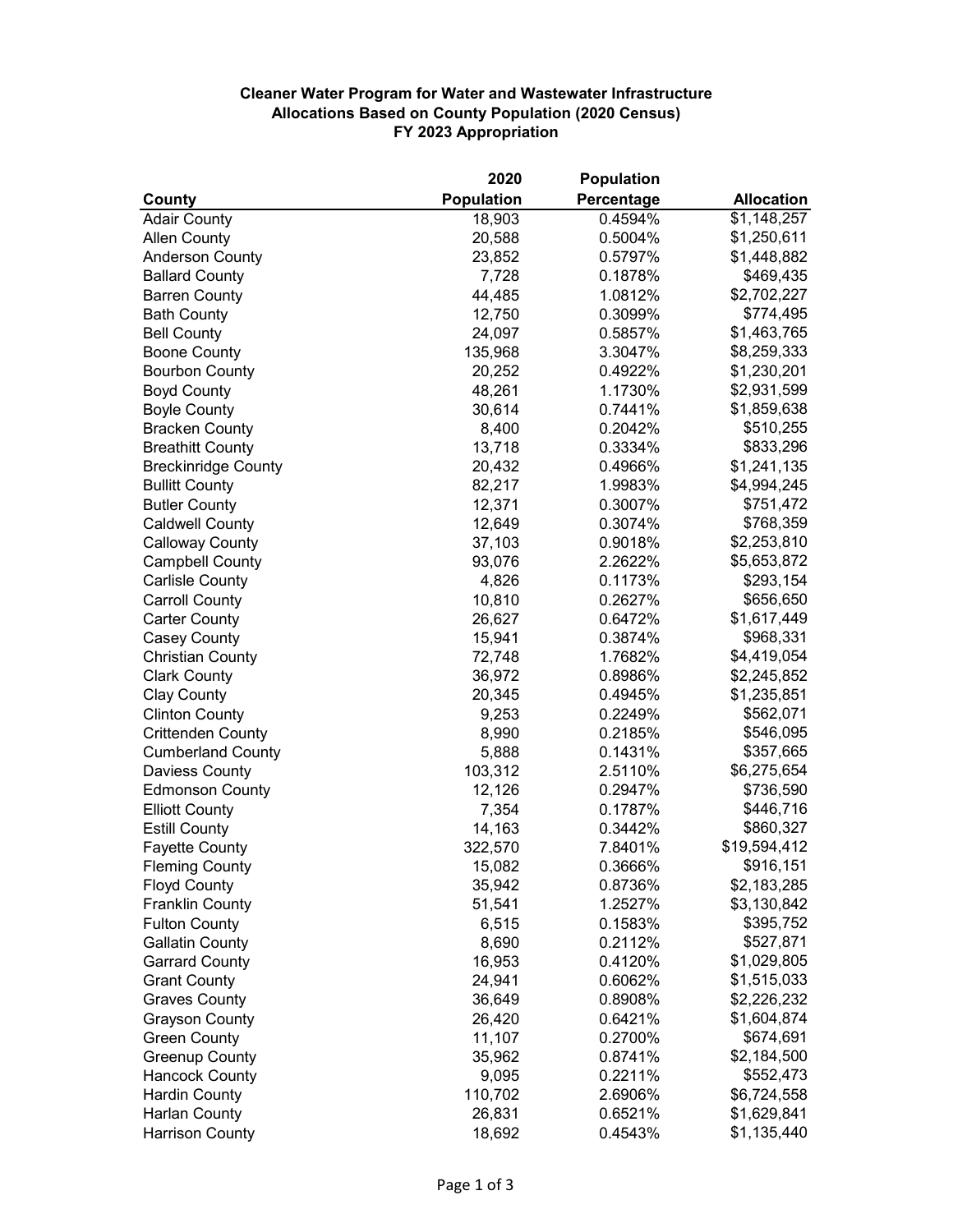|                            | 2020              | <b>Population</b> |                        |
|----------------------------|-------------------|-------------------|------------------------|
| County                     | <b>Population</b> | Percentage        | <b>Allocation</b>      |
| <b>Hart County</b>         | 19,288            | 0.4688%           | $\overline{1,}171,643$ |
| <b>Henderson County</b>    | 44,793            | 1.0887%           | \$2,720,936            |
| <b>Henry County</b>        | 15,678            | 0.3811%           | \$952,355              |
| <b>Hickman County</b>      | 4,521             | 0.1099%           | \$274,627              |
| <b>Hopkins County</b>      | 45,423            | 1.1040%           | \$2,759,206            |
| Jackson County             | 12,955            | 0.3149%           | \$786,947              |
| Jefferson County *         | 391,485           | 9.5151%           | \$23,780,631           |
| Jessamine County           | 52,991            | 1.2880%           | \$3,218,921            |
| Johnson County             | 22,680            | 0.5512%           | \$1,377,689            |
| <b>Kenton County</b>       | 169,064           | 4.1091%           | \$10,269,739           |
| <b>Knott County</b>        | 14,251            | 0.3464%           | \$865,672              |
| <b>Knox County</b>         | 30,193            | 0.7338%           | \$1,834,064            |
| Larue County               | 14,867            | 0.3613%           | \$903,091              |
| <b>Laurel County</b>       | 62,613            | 1.5218%           | \$3,803,407            |
| Lawrence County            | 16,293            | 0.3960%           | \$989,713              |
| Lee County                 | 7,395             | 0.1797%           | \$449,207              |
| Leslie County              | 10,513            | 0.2555%           | \$638,609              |
| Letcher County             | 21,548            | 0.5237%           | \$1,308,926            |
| Lewis County               | 13,080            | 0.3179%           | \$794,540              |
| <b>Lincoln County</b>      | 24,275            | 0.5900%           | \$1,474,577            |
| <b>Livingston County</b>   | 8,888             | 0.2160%           | \$539,899              |
| Logan County               | 27,432            | 0.6667%           | \$1,666,348            |
| Lyon County                | 8,680             | 0.2110%           | \$527,264              |
| <b>Madison County</b>      | 92,701            | 2.2531%           | \$5,631,093            |
| <b>Magoffin County</b>     | 11,637            | 0.2828%           | \$706,886              |
| <b>Marion County</b>       | 19,581            | 0.4759%           | \$1,189,442            |
| <b>Marshall County</b>     | 31,659            | 0.7695%           | \$1,923,116            |
| <b>Martin County</b>       | 11,287            | 0.2743%           | \$685,625              |
| <b>Mason County</b>        | 17,120            | 0.4161%           | \$1,039,949            |
| McCracken County           | 67,875            | 1.6497%           | \$4,123,045            |
| <b>McCreary County</b>     | 16,888            | 0.4105%           | \$1,025,856            |
| <b>McLean County</b>       | 9,152             | 0.2224%           | \$555,935              |
| <b>Meade County</b>        | 30,003            | 0.7292%           | \$1,822,523            |
| <b>Menifee County</b>      | 6,113             | 0.1486%           | \$371,332              |
| Mercer County              | 22,641            | 0.5503%           | \$1,375,320            |
| <b>Metcalfe County</b>     | 10,286            | 0.2500%           | \$624,820              |
| <b>Monroe County</b>       | 11,338            | 0.2756%           | \$688,723              |
| Montgomery County          | 28,114            | 0.6833%           | \$1,707,776            |
| Morgan County              | 13,726            | 0.3336%           | \$833,781              |
| <b>Muhlenberg County</b>   | 30,928            | 0.7517%           | \$1,878,711            |
| <b>Nelson County</b>       | 46,738            | 1.1360%           | \$2,839,085            |
| Nicholas County            | 7,537             | 0.1832%           | \$457,833              |
| Ohio County                | 23,772            | 0.5778%           | \$1,444,023            |
| <b>Oldham County</b>       | 67,607            | 1.6432%           | \$4,106,766            |
| Owen County                | 11,278            | 0.2741%           | \$685,079              |
| <b>Owsley County</b>       | 4,051             | 0.0985%           | \$246,077              |
| <b>Pendleton County</b>    | 14,644            | 0.3559%           | \$889,545              |
| Perry County               | 28,473            | 0.6920%           | \$1,729,583            |
| <b>Pike County</b>         | 58,669            | 1.4260%           | \$3,563,830            |
| <b>Powell County</b>       | 13,129            | 0.3191%           | \$797,517              |
| Pulaski County             | 65,034            | 1.5807%           | \$3,950,470            |
| <b>Robertson County **</b> | 2,193             | 0.0533%           | \$133,214              |
| Rockcastle County          | 16,037            | 0.3898%           | \$974,162              |